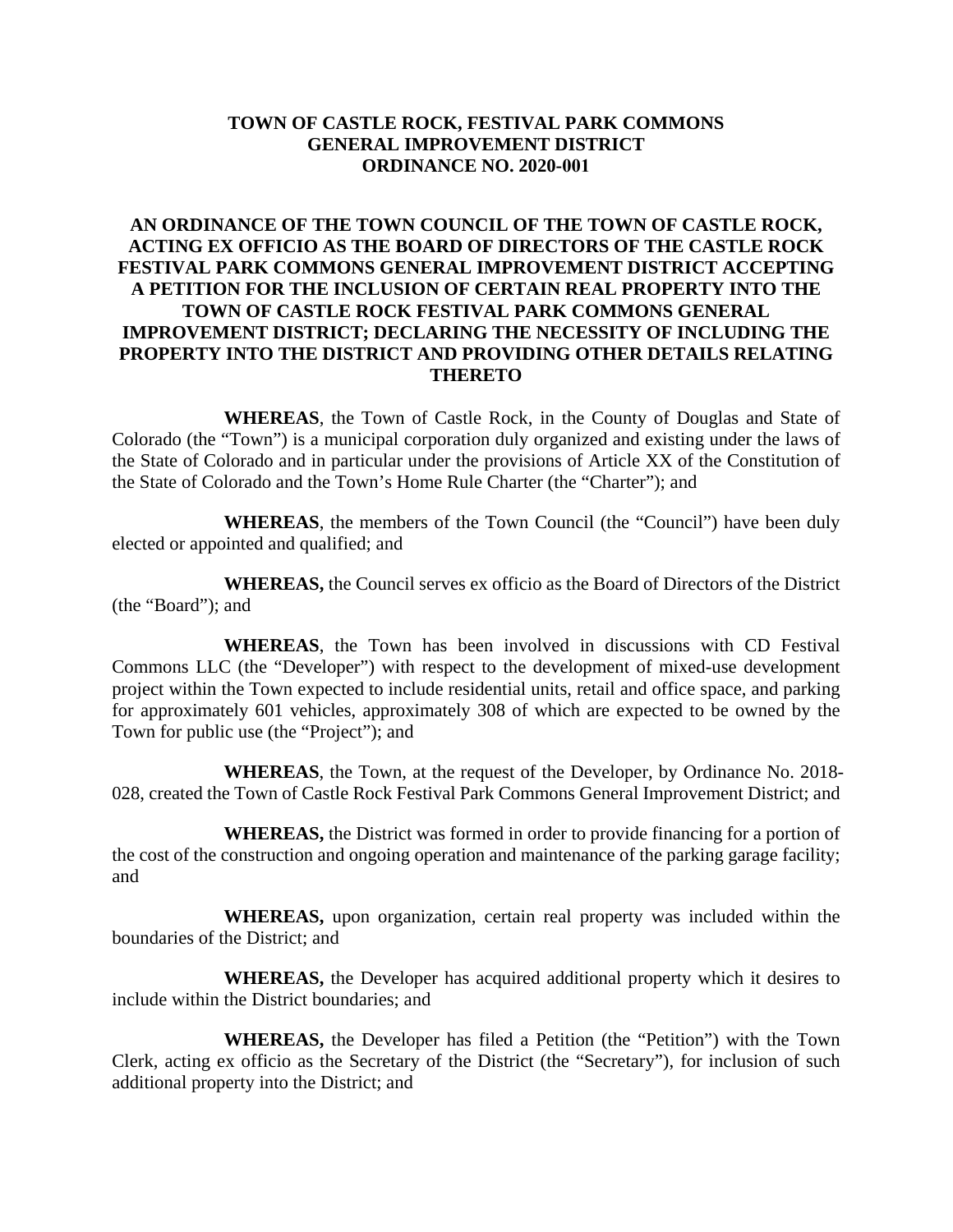**WHEREAS**, the Petition has been reviewed by the Secretary; and

**WHEREAS**, the Petition has been signed by the Developer, who is the owner of one hundred percent of the taxable real property to be included in the District, and contains a request, pursuant to Section 31-25-618, Colorado Revised Statutes, for such inclusion.

## **BE IT ORDAINED BY THE BOARD OF DIRECTORS OF THE TOWN OF CASTLE ROCK FESTIVAL PARK COMMONS GENERAL IMPROVEMENT DISTRICT:**

Section 1. Findings and Determinations. The Board hereby accepts the Petition for inclusion of real property in to the District (the "Petition"). The Board hereby finds that the signatures on the Petition are genuine, that the Petition is signed by one hundred percent of the owners of taxable real property of the property to be included within the District, and that the Petition contains a request for inclusion.

The Secretary caused notice of the Petition to be given and published, which notice stated that the Petition was filed, the names of the petitioners, a description of the property to be included, and the request of the petitioner for inclusion.

Such notice notified all persons having objections to appear at the office of the Board on this date at the time stated, and to show cause why the Petition should not be granted.

No objections were presented at this meeting of the Board.

Section 2. Inclusion into the District. The Board herby finds and determines that the real property shown in **Exhibit A** hereto shall be included within the boundaries of the District.

Section 3. Filing of Ordinance. Within thirty days after Board action on this ordinance, the Town Clerk shall transmit to the County Clerk and Recorder of Douglas County a copy of this ordinance.

Section 4. Ordinance Conclusive. This ordinance shall finally and conclusively establish the inclusion of the real property into the District against all persons unless an action attacking the validity of such inclusion is commenced in a court of competent jurisdiction within thirty days after the adoption of this ordinance. Thereafter, any such action shall be perpetually barred.

Section 5. Repealer Clause. All ordinances or parts of ordinances inconsistent herewith are hereby repealed to the extent only of such inconsistency. This repealer shall not be construed to revive any ordinance or part of any ordinance heretofore repealed.

Section 6. Severability Clause. If any section, paragraph, clause or provision of this ordinance shall for any reason be held to be invalid or unenforceable, the invalidity or unenforceability of such section, paragraph, clause or provision shall in no manner affect any remaining provisions of this ordinance.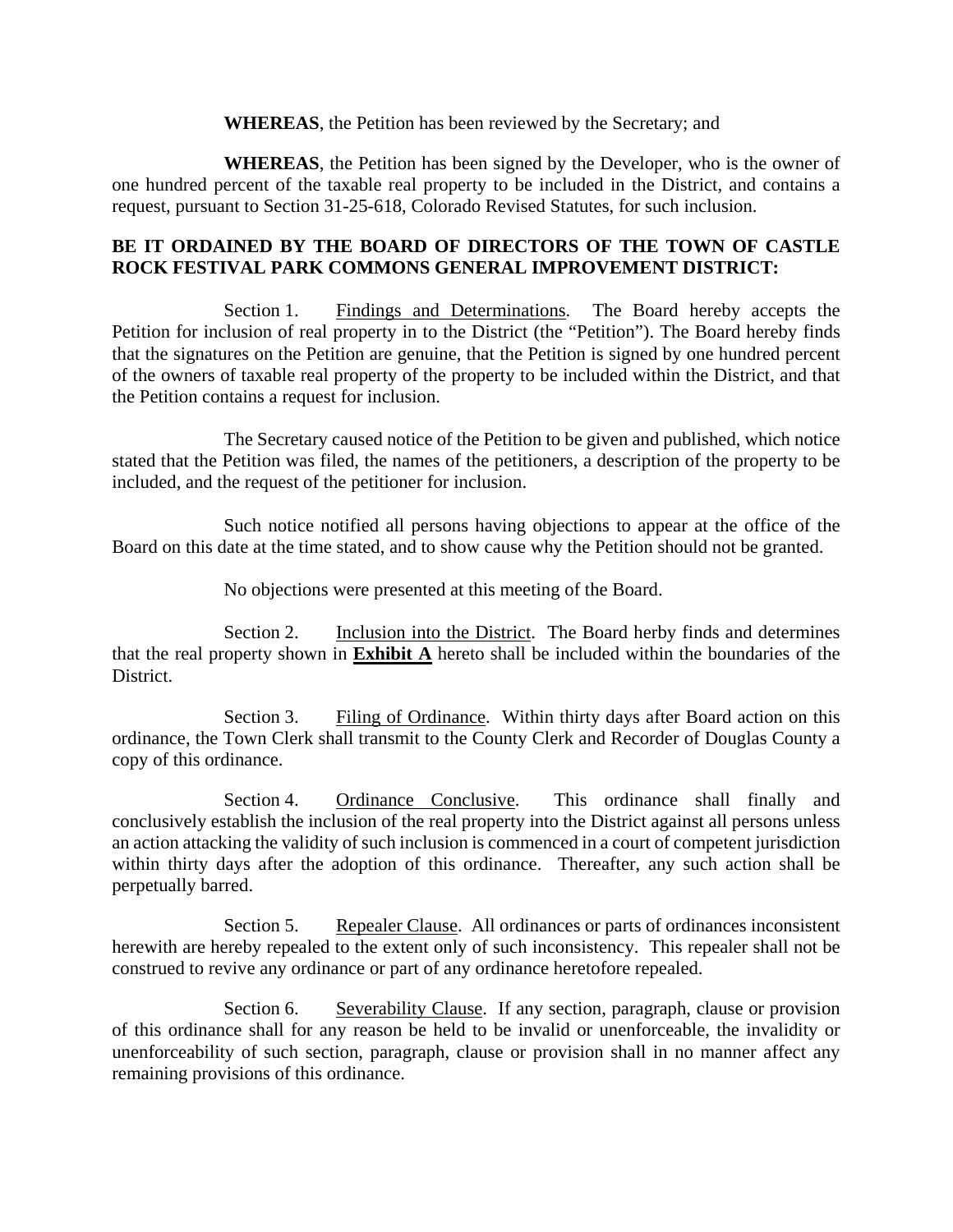Section 7. Charter Controls. Pursuant to Article XX of the State Constitution and the Charter, all State statutes that might otherwise apply in connection with the provisions of this ordinance are hereby superseded to the extent of any inconsistencies or conflicts between the provisions of this ordinance and such statutes. Any such inconsistency or conflict is intended by the Board and shall be deemed made pursuant to the authority of Article XX of the State Constitution and the Charter.

Section 8. Effective Date. Pursuant to Section 7-3 of the Charter and 2.02.100 of the Municipal Code of the Town, this ordinance is effective thirty (30) days following its adoption on second reading.

Section 9. Safety Clause. The Board finds and declares that this Ordinance is promulgated and adopted for the public peace, health or safety and this Ordinance bears a rational relation to the legislative object sought to be obtained.

Section 10. Disposition of Ordinance. This Ordinance, as adopted by the Board, shall be numbered and recorded by the Secretary in the official records of the District. The adoption and publication shall be authenticated by the signatures of the Mayor, acting as the Chairman of the Board of Directors of the District, and Town Clerk, acting as the Secretary of the Board, and by the certificate of publication.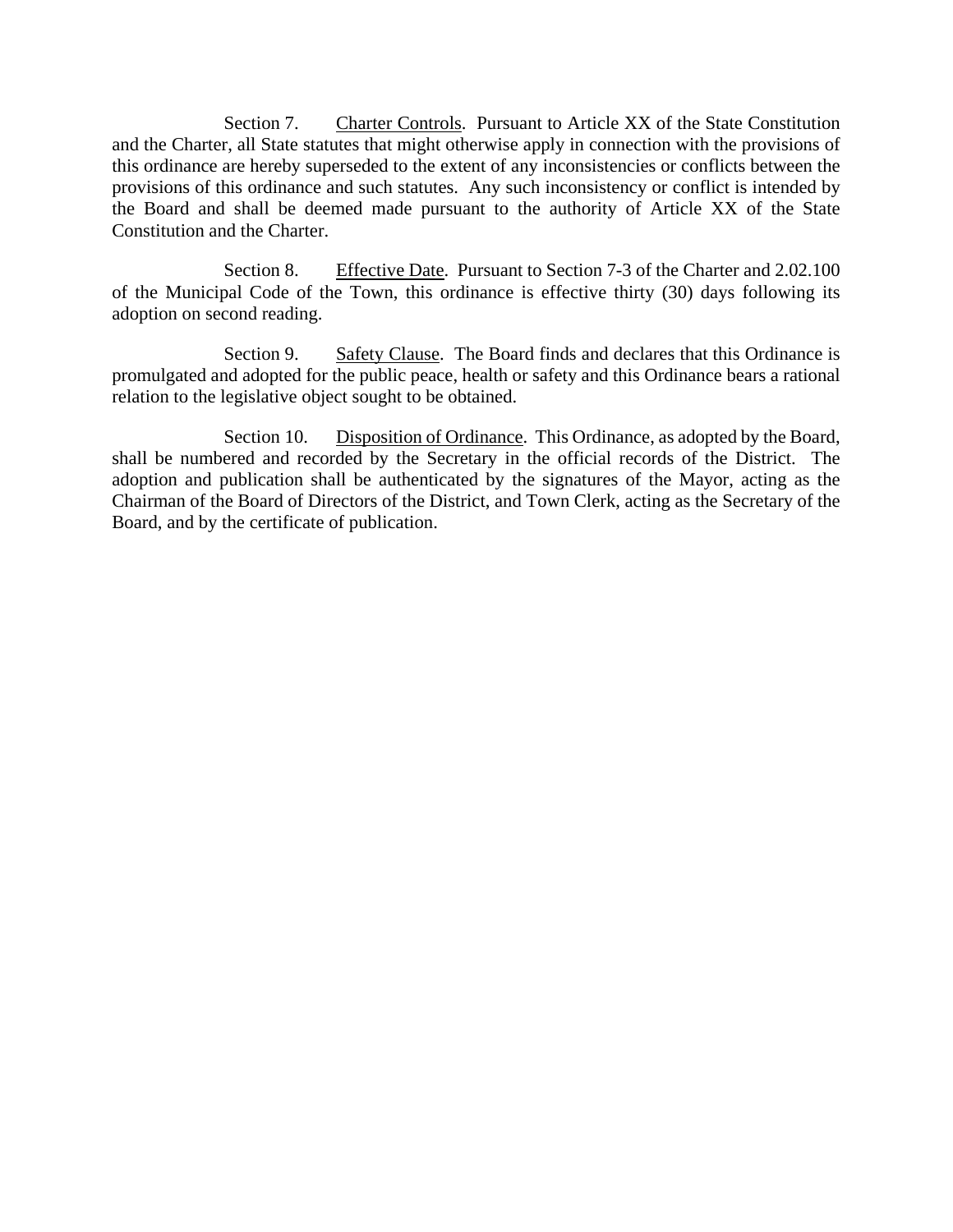# **AFTER PUBLICATION ONCE BY TITLE AND SUMMARY (WITH NOTICE THAT THE ENTIRE TEXT OF THE PROPOSED ORDINANCE IS AVAILABLE FOR PUBLIC INSPECTION AT THE OFFICE OF THE TOWN CLERK) THIS ORDINANCE WAS INTRODUCED, READ BY TITLE, PASSED ON FIRST READING, AND APPROVED THIS 18th DAY OF AUGUST, 2020.**

TOWN OF CASTLE ROCK, FESTIVAL PARK COMMONS GENERAL IMPROVEMENT DISTRICT

Jason Gray, Mayor, ex officio Chairman of the Board of Directors

\_\_\_\_\_\_\_\_\_\_\_\_\_\_\_\_\_\_\_\_\_\_\_\_\_\_\_\_\_\_\_\_\_\_\_\_\_\_\_

ATTEST:

Lisa Anderson, Town Clerk, ex officio Secretary

APPROVED AS TO FORM:

Michael J. Hyman, Town Attorney, General Counsel to District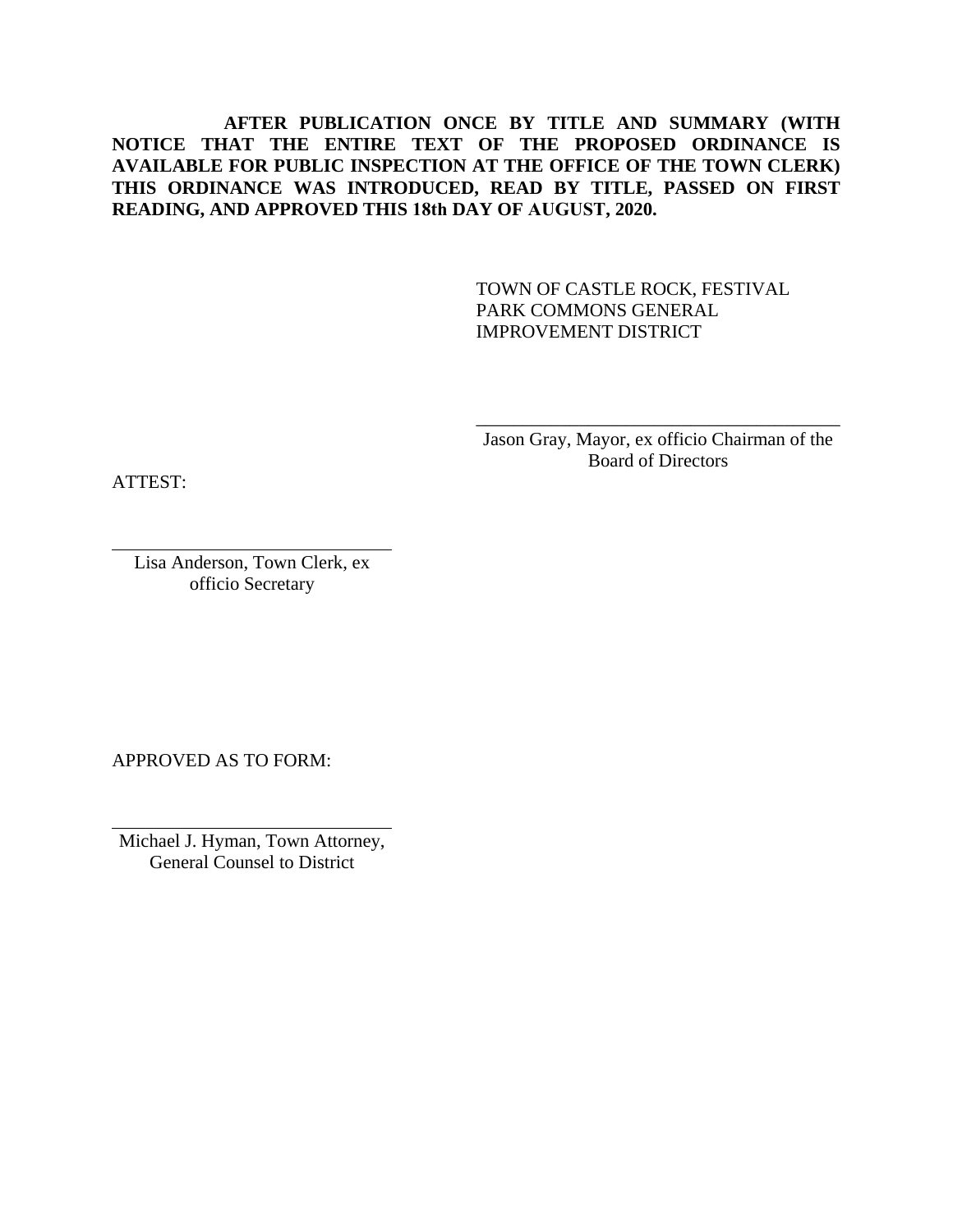## **FINALLY ADOPTED AND APPROVED ON SECOND READING, AND ORDERED PUBLISHED ONCE BY TITLE AND SUMMARY (WITH NOTICE THAT THE ENTIRE TEXT OF THE PROPOSED ORDINANCE IS AVAILABLE FOR PUBLIC INSPECTION AT THE OFFICE OF THE TOWN CLERK) THIS \_\_\_\_\_\_ DAY OF \_\_\_\_\_\_\_, 2020.**

TOWN OF CASTLE ROCK, FESTIVAL PARK COMMONS GENERAL IMPROVEMENT DISTRICT

Jason Gray, Mayor, ex officio Chairman of the Board of Directors

\_\_\_\_\_\_\_\_\_\_\_\_\_\_\_\_\_\_\_\_\_\_\_\_\_\_\_\_\_\_\_\_\_\_\_\_\_\_\_

ATTEST:

Lisa Anderson, Town Clerk, ex officio Secretary

APPROVED AS TO FORM:

Michael J. Hyman, Town Attorney, General Counsel to District